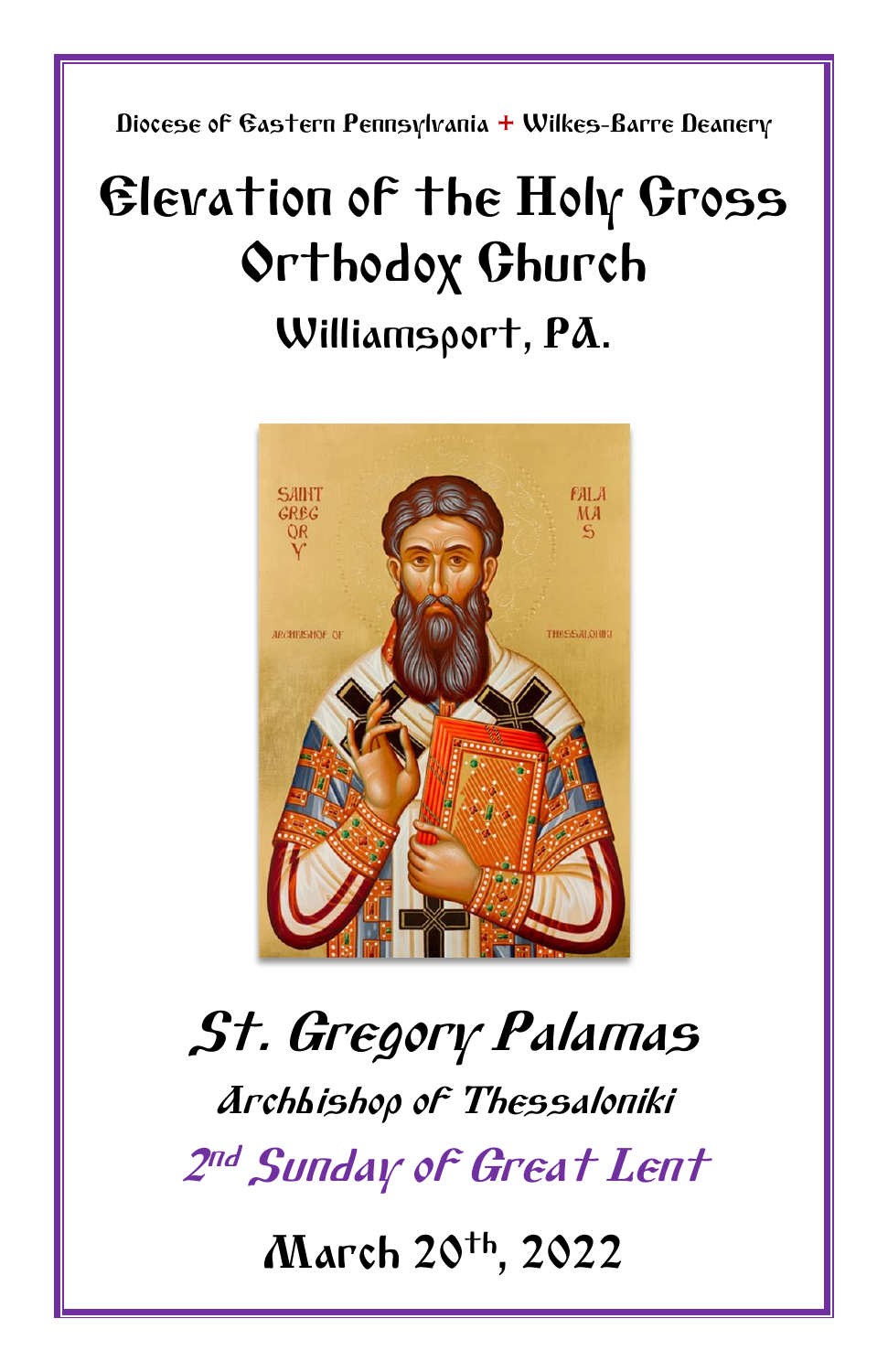### Elevation of the Holy Cross Orthodox Church

1725 Holy Cross Ln Williamsport, Pennsylvania 17701-2749 www.holycrosswilliamsport.org

Rev. Fr. Seraphim Reynolds, Pastor Office: 570.322.3020 (c) 717.576.3503 Email: priestseraphim@protonmail.com

*Scripture Readings: Epistle: Hebrews 7:26-8:2; Hebrews 1:10-2:3 Gospel: St. Mark 2:1-12; St. John 10:9-16*

*A very warm welcome to everyone, and especially to all our visitors this morning! Please join us for some fellowship after in the Parish Hall!*

#### **Services, Events & Announcements**

**+ Presanctified Liturgy** – Wed March 23rd @ 5:30 (9th Hour @ 5:20) Lenten potluck following

#### **++ Annunciation of the Most Holy Theotokos ++**

**+** Vesperal Liturgy – Fri March 25<sup>th</sup> @ 5:30 (9<sup>th</sup> Hour @ 5:20) Lenten potluck following

**+** *Great Vespers* – Saturday March 26th @ 5pm

**+** *Divine Liturgy* – *Sunday of the Precious Cross -* March 27 th @ 10am (Hours @ 9:40), a Lenten fellowship following in the Hall.

#### *Our Giving – March 13th, 2022*

Tithes/Offerings - \$2,077.00 / Online Giving - \$125.00 Candle Offerings – \$112.00 / Love Offerings - \$20.00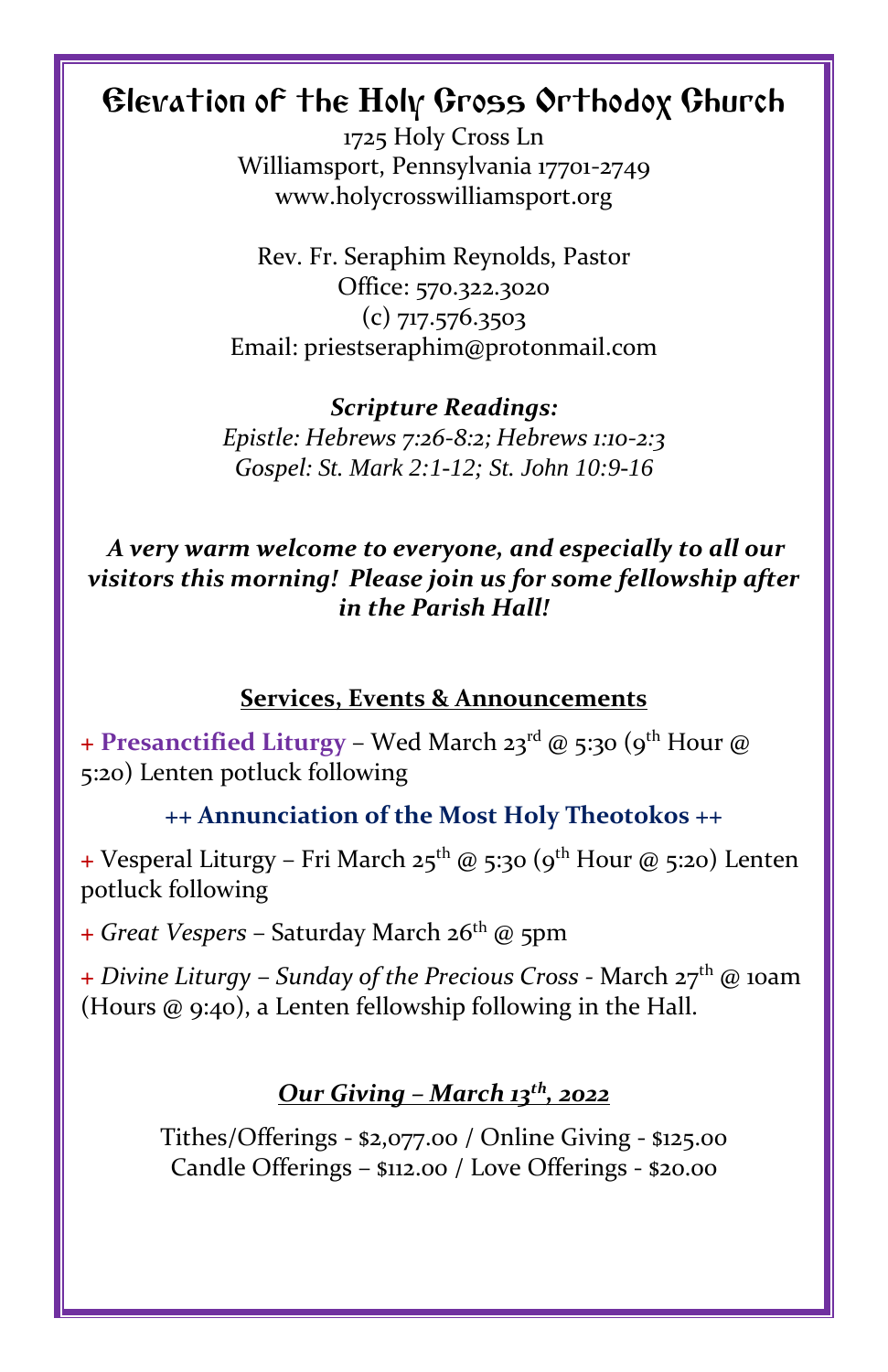*Regarding Holy Communion***:** Only those faithful who are Orthodox Christians and have properly prepared themselves by fasting, prayer [i.e., *Prayers Before Communion*], recent confession, and who were *at least present for the reading of the Epistle and Gospel* should approach to receive the Holy Eucharist. *We should all be at peace with everyone too***.** If you have any questions about Communion, please see Fr. Seraphim.  $\circled{c}$ 

#### *Fruitless Discussions The Power and Influence of Good Deeds*

"For it is the will of God, that with well-doing ye may put to silence the ignorance of foolish men" (1 Peter 2:15).

Bishop Nikolai Velimirovic tells us in The Prologue from Ochrid that we are better off if we do not engage others in lengthy debates and fruitless discussions, but that we can better change their hearts by our love and good deeds. Arguing with others, even over matters of faith, is usually a fruitless venture, rarely leading the other to ponder the truth of your words. Better to demonstrate truth by holiness of life, patience, and kindness in our response. Entering into heated words most often leads to a standoff, where only the demons win in the end.

"It is difficult, my brethren, to dispute with an atheist; it is difficult to converse with a stupid man; it is difficult to change an embittered man. It is only with the greatest difficulty that you will convince an atheist, a stupid man, or an embittered man, with words."

"If you argue with an atheist on his own diabolical terms, you simply strengthen the demon of atheism. If you converse with a stupid man in a spirit of derision, the darkness of stupidity will be